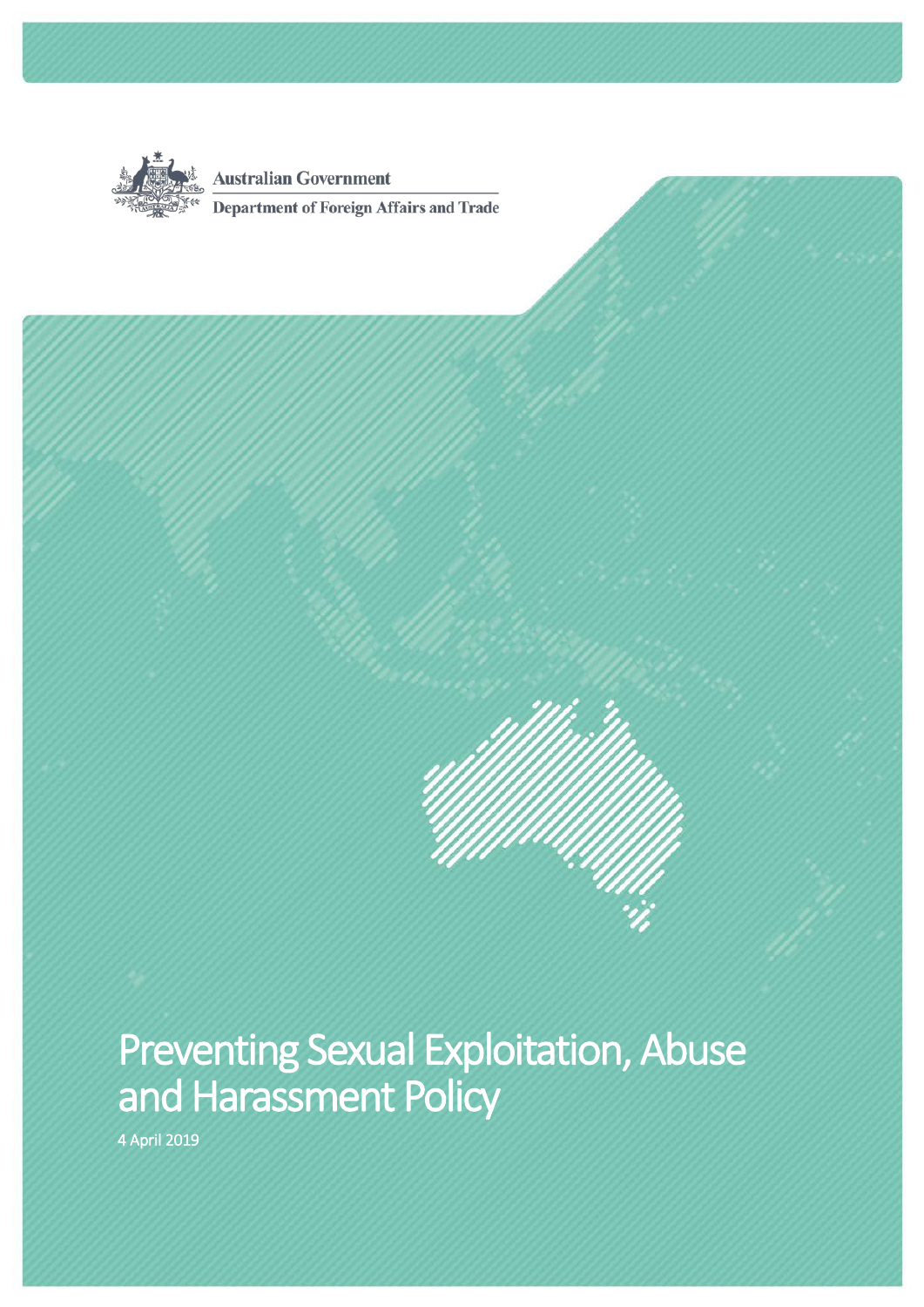### **CONTENTS**

| <b>SECRETARY'S FOREWORD</b>            | 3              |
|----------------------------------------|----------------|
| 1. INTRODUCTION                        | $\overline{4}$ |
| 2. SCOPE                               | 5              |
| <b>3. POLICY PRINCIPLES</b>            | 6              |
| <b>4. RISK ASSESSMENT</b>              | 8              |
| <b>5. REPORTING</b>                    | 9              |
| <b>6. COMPLIANCE AND ASSURANCE</b>     | 10             |
| 7. IMPLEMENTATION AND DATE OF EFFECT   | 10             |
| <b>ATTACHMENT A. MINIMUM STANDARDS</b> | 11             |
| <b>GLOSSARY</b>                        | 13             |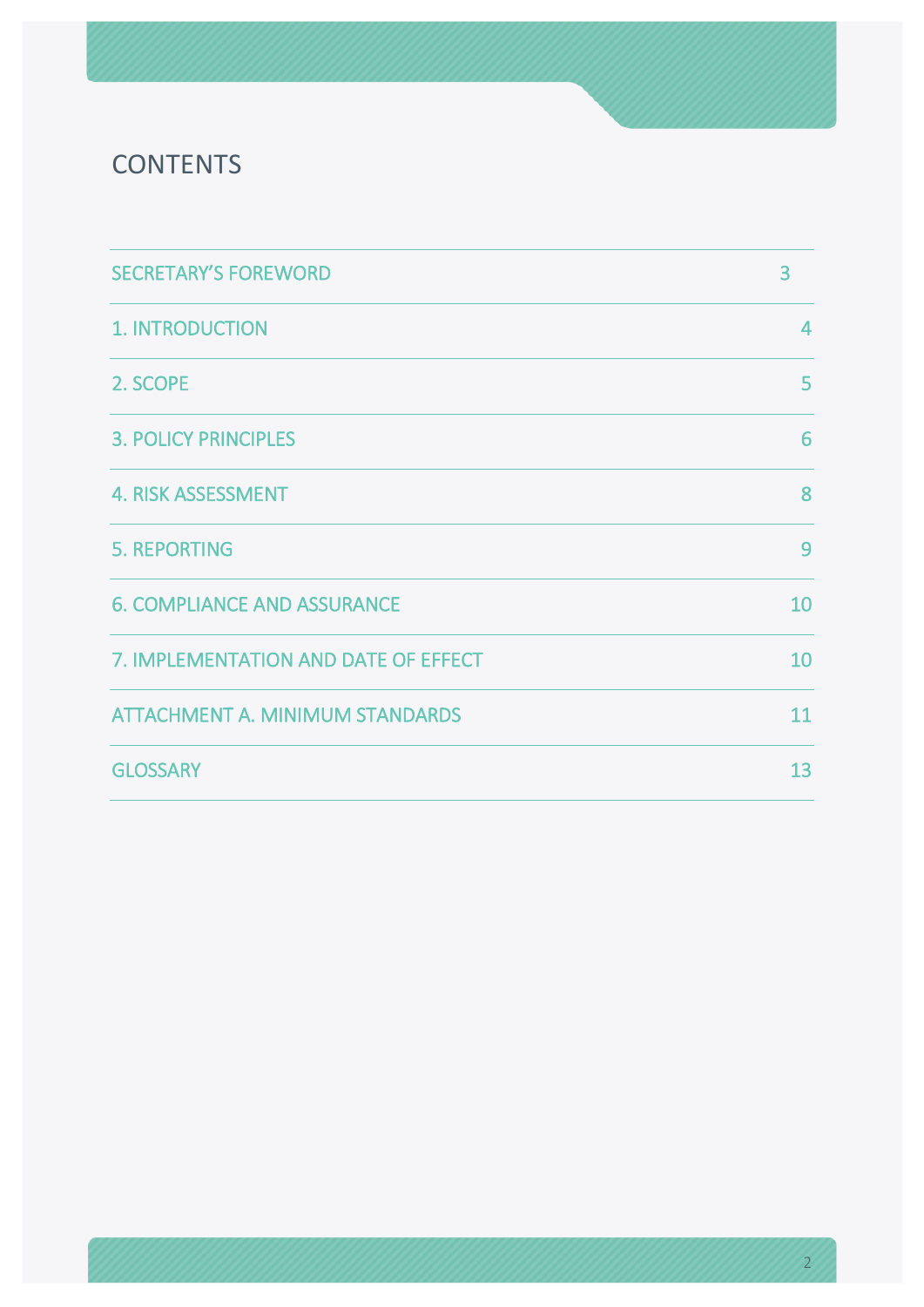### **SECRETARY'S FOREWORD**

I am pleased to present the Department's Preventing Sexual Exploitation, Abuse and Harassment Policy.

We all have a responsibility to act in an ethical and transparent way to build a respectful working culture that rejects inappropriate behaviour, and where staff and communities feel supported and valued. While there has been significant media coverage of sexual misconduct in the aid sector recently, no sector, region or workplace is immune. For this reason, the Policy applies to all DFAT business, in Australia and overseas.

This Policy requires a heightened commitment and new ways of doing business. We have an opportunity to provide leadership by choosing to partner with-and fund- only those organisations which are prepared to meet the standards we set.

Sexual exploitation, abuse and harassment are insidious and require a long-term, global solution. DFAT will take every opportunity to advocate on this issue - to governments, organisations, and business. We will use our voice in everyday conversations as well as in international meetings. We will be transparent about our own endeavours, and will share our findings.

I thank everyone who contributed to this Policy. This Policy will be independently reviewed in mid-2020. We look forward to continuing to engage with and learn from others as we strengthen and refine our approach to this important issue.

onces &

Frances Adamson Secretary Department of Foreign Affairs and Trade April 2019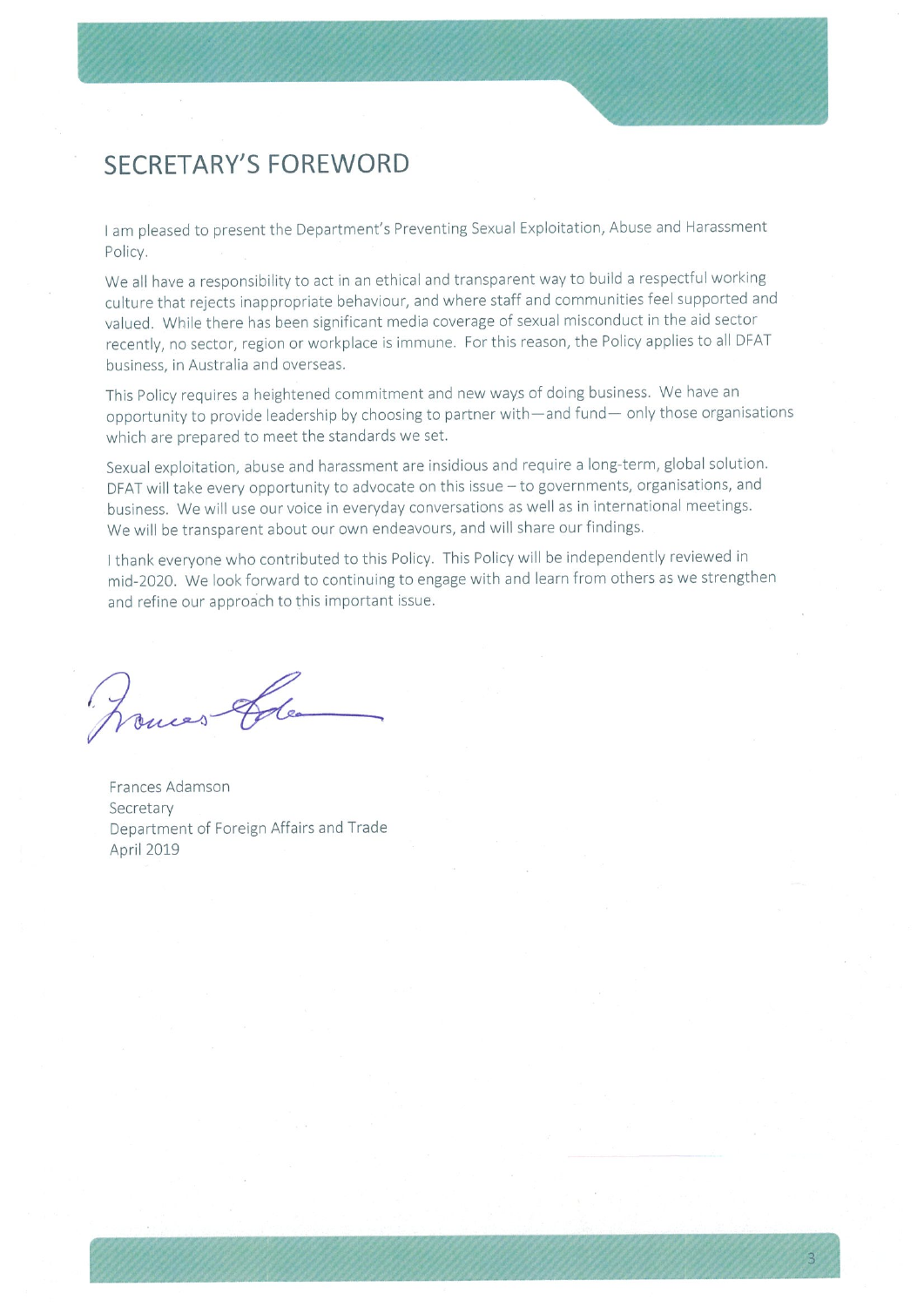## <span id="page-3-0"></span>1. INTRODUCTION

The Department of Foreign Affairs and Trade (DFAT) does not tolerate sexual exploitation, abuse or harassment (SEAH) of any kind. This applies to our own organisation and extends to those we work with. Alongside others, we continue to strengthen our approach to safeguarding – by enhancing accountability, improving support for people affected, and driving cultural change through strong leadership.

The Policy outlines both expectations and requirements for DFAT staff and our partners to manage the risk of SEAH and SEAH incidents, should they occur in the delivery of DFAT business. Preventing SEAH (PSEAH) is a shared responsibility. All organisations must play an active role in addressing SEAH that occurs in the course of their business — only if all parties take action will we have meaningful change. The Policy places the onus on all DFAT partners to manage the risk of SEAH.

The Policy is able to be adapted to the many contexts in which DFAT business is delivered. DFAT staff and partners will need to apply judgment based on the risk context in which they are operating.

### Key definitions

This Policy uses the following descriptions of sexual exploitation, sexual abuse and sexual harassment, which combine international and Australian definitions:

Sexual exploitation: Any actual or attempted abuse of a position of vulnerability, differential power, or trust for sexual purposes. It includes profiting monetarily, socially, or politically from sexual exploitation of another.

Sexual abuse: The actual or threatened physical intrusion of a sexual nature, whether by force or under unequal or coercive conditions. It covers sexual offences including but not limited to: attempted rape (which includes attempts to force someone to perform oral sex); and sexual assault (which includes non-consensual kissing and touching). All sexual activity with someone under the age of consent (in the law of the host country or under Australian Capital Territory law [16 years], whichever is greater) is considered to be sexual abuse.

Sexual harassment: A person sexually harasses another person if the person makes an unwelcome sexual advance or an unwelcome request for sexual favours, or engages in other unwelcome conduct of a sexual nature, in circumstances in which a reasonable person, having regard to all the circumstances, would have anticipated the possibility that the person harassed would be offended, humiliated or intimidated.

Sexual harassment can take various forms. It can be obvious or indirect, physical or verbal, repeated or one-off and perpetrated by any person of any gender towards any person of any gender. Sexual harassment can be perpetrated against beneficiaries, community members, citizens, as well as staff and personnel.

For more definitions, see *Glossary.*

DFAT will give practical effect to the Policy through agreements, reporting requirements and regular communication to our staff and partners. In recognition of the requirements and expectations under the Policy, it will be implemented incrementally — see *Section 7* — *Implementation and date of effect.*  DFAT will review the Policy after 12 months, then every three years. DFAT appreciates our partners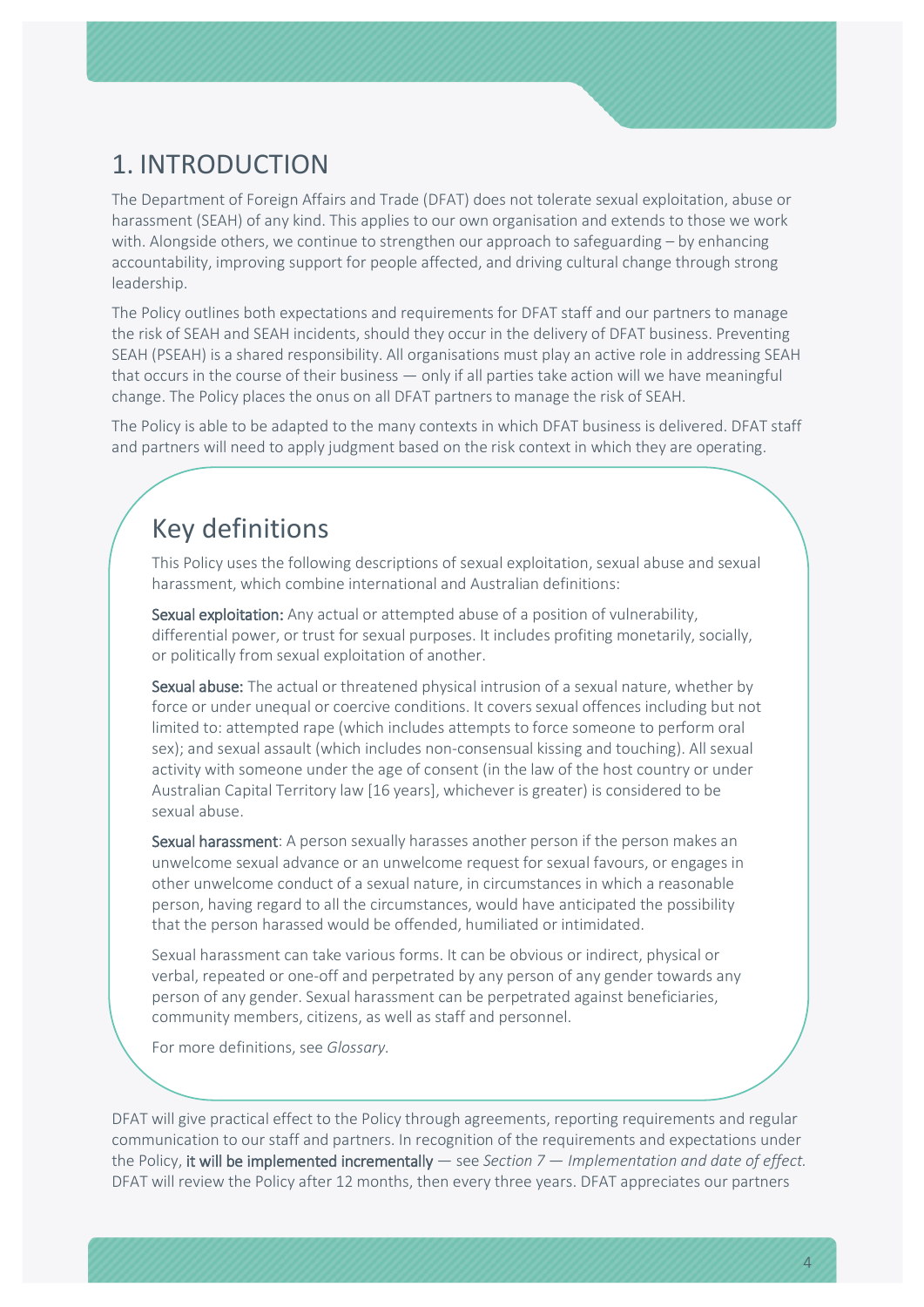collaborative approach in developing the Policy and looks forward to ongoing collaboration during implementation.

This Policy addresses the sexual exploitation, abuse and harassment of adults. It does not replace DFAT's Child Protection Policy. The Child Protection Policy can be found at

[www.dfat.gov.au/childprotection](http://www.dfat.gov.au/childprotection) and details what DFAT officers and partners are required to do in circumstances where a child is being abused, is suspected of being abused, or is at risk of abuse.

### <span id="page-4-0"></span>2. SCOPE

There are four groups in policy scope:

- 1. DFAT staff, specifically:
	- DFAT employees engaged pursuant to the *Public Service Act 1999*
	- Locally engaged staff (LES) employed outside Australia
	- Independent contractors working in DFAT.

DFAT staff are expected to comply with the principles and reporting requirements specified in this Policy. DFAT staff are reminded of other obligations which may apply to them, including the *Australian Public Service (APS) Values* and *APS Code of Conduct*, the *DFAT Code of Conduct for Overseas Service*, the applicable *LES Code of Conduct*, the *DFAT Conduct and Ethics Manual*, and *DFAT's Anti-bullying, Harassment and Discrimination Policy*.

- 2. DFAT partners who have agreements in place with DFAT (funded and unfunded). This includes, but is not limited to:
	- Contractors and their personnel
	- Consultants, advisors and contracted individuals
	- Non-government and civil society organisations
	- Sponsorship partners
	- Board members
	- Australian Volunteers Program participants and host organisations
	- Recipients and awardees under the Australia Awards, New Colombo Plan, Alumni, and other DFAT funded scholarship programs
	- Seconded staff to and from DFAT
	- DFAT grant recipients, including under the Australian NGO Cooperation Program (ANCP), Direct Aid Program (DAP), Sports Diplomacy programs, public diplomacy programs (including funding to Foundations, Councils and Institutes), and Friendship Grants.

These groups are expected to apply the Policy commensurate with the level of SEAH risk associated with the activity and their organisation. More information is provided in *Section 4* — *Risk assessment.*

#### 3. Partner governments and multilateral organisations:

- Australian Government and Australian State and Territory Government agencies which have agreements in place with DFAT (funded or unfunded)
- Multilateral partners
- Other partner governments.

These groups are expected to act in accordance with the principles and reporting requirements outlined in this Policy. They must also abide by their own relevant policies, international declarations, conventions, agreements and domestic legal frameworks that relate to preventing sexual exploitation, abuse and harassment. Through our partnership agreements and board memberships, DFAT will ensure PSEAH is part of due diligence processes for these organisations, and seek assurances of their application.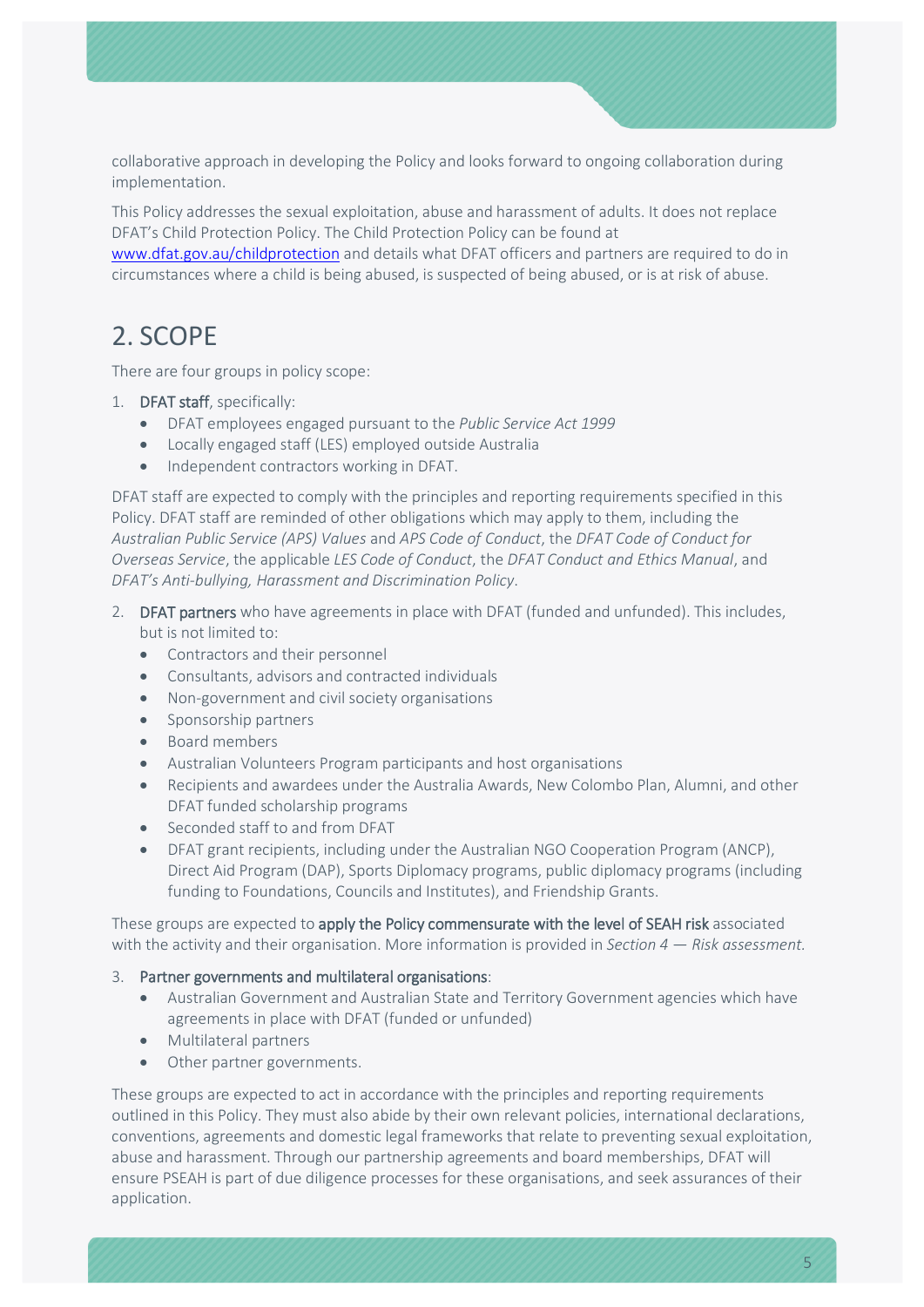4. Downstream DFAT partners, that is, contractors, subcontractors, partners and any other entity engaged by DFAT partners to perform any DFAT-related work. Application of the Policy to downstream partners is the responsibility of the partner with whom DFAT has an agreement. DFAT will require evidence of this application as part of their risk management processes.

### <span id="page-5-0"></span>3. PRINCIPLES

The Policy is underpinned by the six principles outlined below. The principles reflect Australia's international commitments to address  $SEAH<sup>1</sup>$  $SEAH<sup>1</sup>$  $SEAH<sup>1</sup>$  and Australian initiatives to reduce violence against women and their children.<sup>2</sup>

### Principle 1: Zero tolerance of inaction

Sexual exploitation, abuse and harassment are never acceptable. DFAT recognises that achieving a significant reduction in SEAH is a long-term endeavour. Zero tolerance is not the same as zero incidents. Reports of incidents may increase as organisations improve safeguards. Increasing reports may indicate growing awareness of SEAH and changing attitudes, with victims/survivors feeling more comfortable to report and organisations more likely to take action. The reporting of incidents and responses is an indicator that the risk of SEAH is being managed appropriately.

For this Policy, DFAT defines zero tolerance as acting on every allegation in a fair and reasonable way with due regard for procedural fairness.

#### Principle 2: Strong leadership accelerates culture change

Culture change is underway in many organisations. Strong leadership is essential for accelerating the pace of change. Leaders set organisational culture. DFAT expects leaders to set clear expectations and model respectful behaviour in their interactions at work. This will support communities, victims/survivors and whistleblowers to feel safe, report concerns and be assured their allegations are taken seriously.

Strong leaders address SEAH by taking measures to improve diversity and inclusion. Diverse and inclusive organisations have lower levels of harassment and discrimination<sup>[3](#page-5-3)</sup>. This can include strong, actionable human resource procedures that embed gender equality and PSEAH; inclusion of PSEAH discussions on board meeting agendas; having senior champions responsible for PSEAH and encouraging staff gender balance particularly in senior roles. Leaders should encourage scrutiny of their own behaviour and that of senior management.

#### Principle 3: Victim/survivor needs are prioritised

Action to address SEAH should be underpinned by a "do no harm" approach prioritising the rights, needs, and wishes of the victim/survivor, while ensuring procedural fairness to all parties. This approach:

- treats the victim/survivor with dignity and respect
- involves the victim/survivor in decision making
- provides the victim/survivor with comprehensive information

<span id="page-5-1"></span><sup>&</sup>lt;sup>1</sup> Chiefly, the Collective Statement of the Members of the Secretary-General's Circle of Leadership on the Prevention of and Response to Sexual Exploitation and abuse in United Nations Operations; the Tidewater Joint Statement on Combating Sexual Exploitation and Abuse in the Development and Humanitarian Sectors; the Whistler Declaration on Protection from Sexual Exploitation and Abuse in International Assistance; and the commitments made by donors at the 2018 United Kingdom Safeguarding Summit.

<span id="page-5-2"></span><sup>2</sup> In particular, the *National Plan to Reduce Violence against Women and their Children, 2010-2022.*

<span id="page-5-3"></span><sup>3</sup> Diversity Council of Australia, *Inclusion@Work Index*, 2017-18,

<https://www.dca.org.au/research/project/inclusion-index>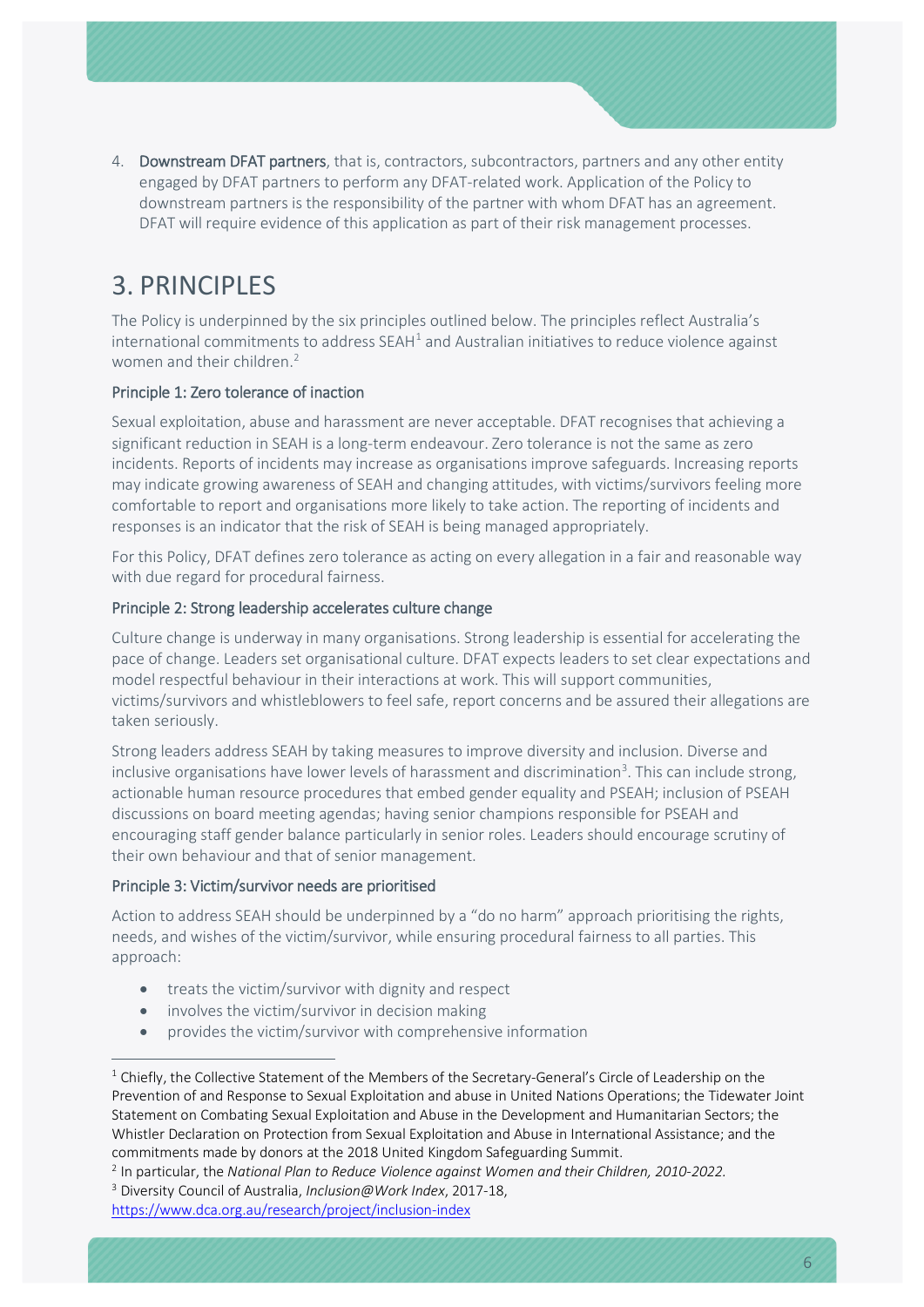- protects privacy and confidentiality
- does not discriminate based on gender, age, race/ethnicity, ability, sexual orientation, or other characteristics
- considers the need for counselling and health services to assist the victim/survivor with their recovery<sup>[4](#page-6-0)</sup>.

### Principle 4: Preventing Sexual Exploitation, Abuse and Harassment is a shared responsibility

Preventing Sexual Exploitation, Abuse and Harassment is everyone's responsibility. Real change to reduce SEAH will not occur unless every sector plays a role — government, business, non-government organisations, institutions, communities and individuals. DFAT requires the commitment, support and investment of its partners for this Policy to be effective. All organisations have a responsibility to build their capacity to deal sensitively and effectively with SEAH that occurs in the course of their work.

### Principle 5: Gender inequality and other power imbalances are addressed

Available data indicates that the majority of SEAH victims/survivors are female and the majority of perpetrators are male<sup>[5](#page-6-1)</sup>. However, there are also other power imbalances at play. Inequalities based on the distinctions of worker/beneficiary; ability/disability; ethnic and Indigenous status; religion; gender identity and sexual orientation; age; health and poverty, can also result in SEAH. The intersection of gender with other forms of inequality can further increase the likelihood of SEAH occurring. Engagement with intended beneficiaries should be based on respect for diversity, promotion of gender equality and social inclusion, accountability, and a strong "do no harm" focus.

Although they are not in scope for this Policy, children are at high risk of SEAH — particularly children with disability, children living in residential or institutional care, children who have experienced previous trauma or abuse, trafficked children, and gender diverse children and young people. DFAT's Child Protection Policy can be found a[t www.dfat.gov.au/childprotection.](http://www.dfat.gov.au/childprotection)

#### Principle 6: Stronger reporting will enhance accountability and transparency

Sexual exploitation, abuse and harassment is a failure of responsibility. The organisations and individuals who deliver DFAT business are not only accountable to DFAT, but also to the communities, customers and clients for whom the business is intended. Stronger reporting allows DFAT to better monitor SEAH, understand risks, improve assurance and work with organisations to improve systems and safeguards accordingly. Reporting will also help to focus organisations on the issue by providing a regular prompt that PSEAH is a core obligation of their work.

<span id="page-6-0"></span> <sup>4</sup> UN Women, 2011, *Virtual Knowledge Centre to End Violence against Women and Girls: Survivor Centred Approach*, <http://www.endvawnow.org/en/articles/652-survivor-centred-approach.html>

<span id="page-6-1"></span><sup>5</sup> Victorian Institute of Forensic Medicine, 2018, *Shaping the Path: Independent Review into the Practice and Response of ACFID Members in the Prevention of Sexual Misconduct,* pp.47-60.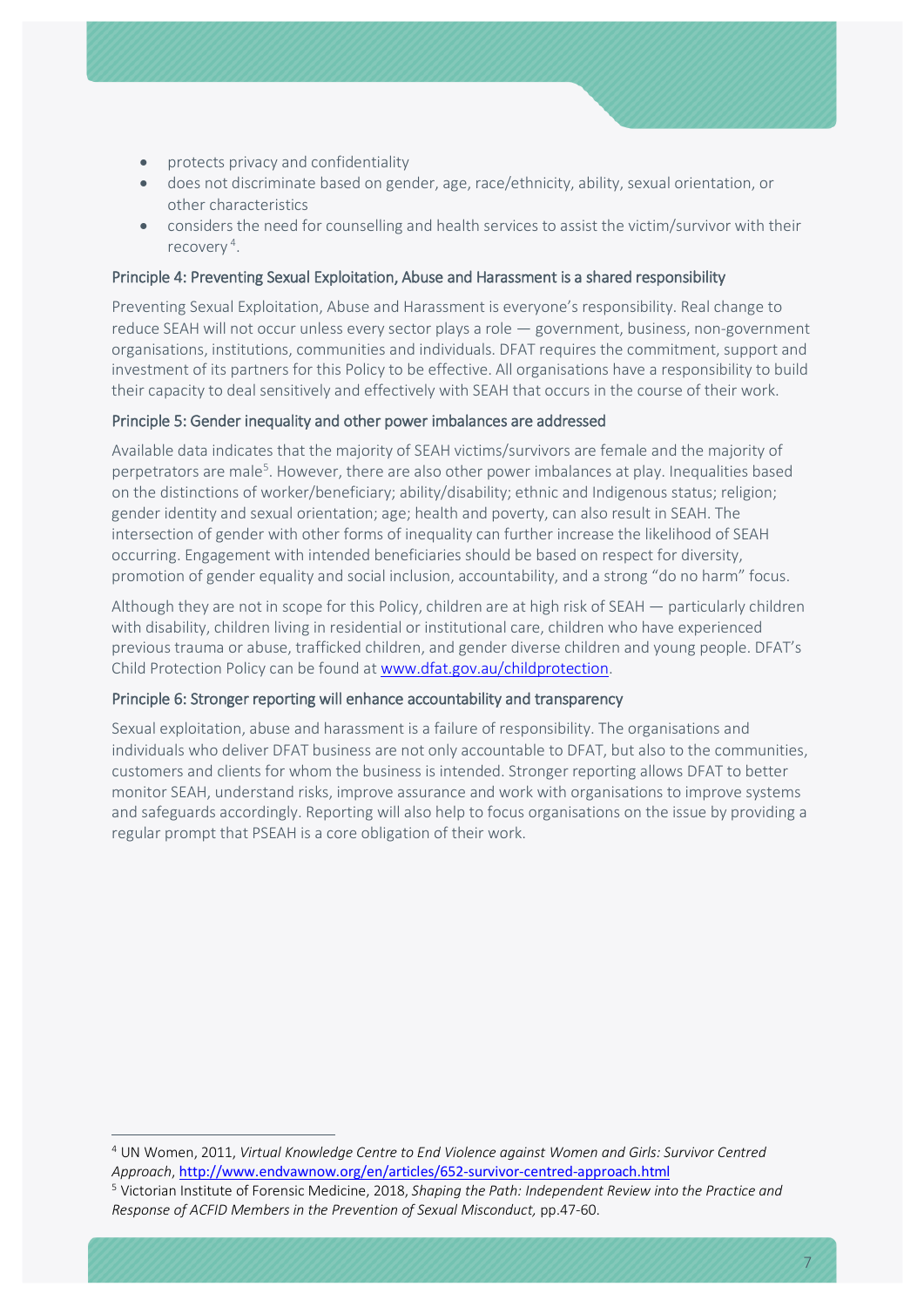### <span id="page-7-0"></span>4. RISK ASSESSMENT

The Policy takes a risk-based, proportional approach to PSEAH. DFAT staff and partners must assess the level of risk for SEAH occurring, and apply the PSEAH Minimum Standards (Attachment A) accordingly (see flow diagram below). Guidance on assessing the risk of SEAH is provided to assist DFAT partners determine the level of risk. PSEAH Minimum Standards are then applied commensurate with the level of risk identified (Diagram 1 refers). There will be some instances where, in line with taking a proportional approach, the Minimum Standards will not apply. This is outlined in greater detail in the Guidance.



Diagram 1: *Establishing the level of SEAH risk*

Risk and decision-making processes and documents need to reflect this assessment. This does not need to be a standalone procedure, and can be incorporated into existing activity planning and risk management processes.

It is the responsibility of DFAT partners to ensure controls are in place to manage and monitor the risk of SEAH and ensure processes are adhered to. It is the responsibility of DFAT to ensure that partners have SEAH controls in place and that those partners systems and assurance processes are robust.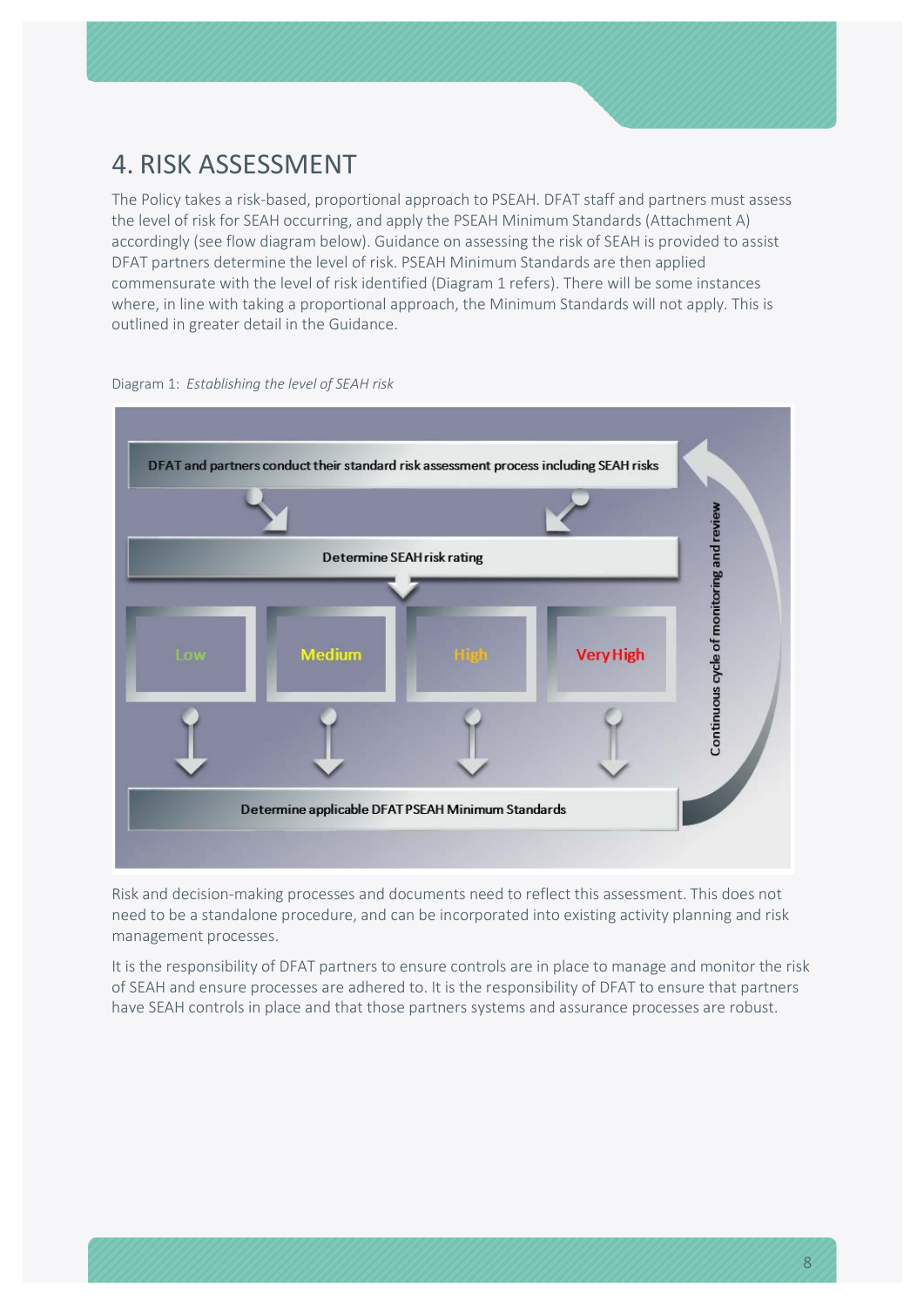## Exploitative sex and relationships

Men and women can be sexually exploited through transactional sex (the exchange of money, employment, goods or services for sex or sexual acts), even in places where sex work is legal. After a crisis, people may engage in transactional sex to generate income and meet basic survival needs. They may not identify with the term "sex worker". For a person purchasing sex in this setting, it is often impossible to distinguish between exploitative and non-exploitative transactional sex.

Fraternisation refers to any relationship occurring in the course of conducting business, that involves — or appears to involve — partiality, preferential treatment or improper use of rank or position including but not limited to voluntary sexual behaviour. It includes sexual behaviour not amounting to intercourse, a close and emotional relationship involving public displays of affection or private intimacy and the public expression of intimate relations.

Where there are significant power imbalances at play (based on gender, age, ability, authority, social and economic inequality, etc) the potential for exploitative transactional sex and fraternisation is heightened.

It is important that DFAT staff and partners consider whether the contexts in which they are working give rise to exploitative sex and fraternisation. The risk assessment guidance associated with this Policy will help to determine the likelihood of transactional sex or fraternisation constituting sexual exploitation. Where DFAT business is classified as "very high risk", Minimum Standards 6 and 7 of this Policy, relating to the prohibition of transactional sex and fraternisation respectively, will apply. For more information, see Attachment A.

### <span id="page-8-0"></span>5. REPORTING

Reporting helps us to monitor SEAH incident management. When alleged incidents are reported, we will work with the organisation or individual to track incident management. Over time, reporting will allow us to analyse trends and improve prevention and response strategies. In line with our transparency agenda, DFAT will report annually on Policy implementation — not individual cases.

In accordance with Principle 3 — *Victim/survivor needs are prioritised —* victims' and survivors' safety and wellbeing must be paramount to reporting and their information treated confidentially. Whistleblowers must similarly feel safe and protected during the reporting process.

DFAT expects two kinds of incident reporting:

- Mandatory and immediate (within two working days of becoming aware of an alleged incident) reporting by all staff and DFAT partners of any alleged incident of sexual exploitation, abuse or harassment related to the delivery of DFAT business. This includes any alleged incident that poses a significant reputational risk to DFAT. For example, an allegation against a senior staff member of a partner organisation.
- Mandatory reporting (within five working days) by all staff and DFAT partners of any alleged Policy non-compliance; for example, failure to adhere to the PSEAH Policy Minimum Standards or principles.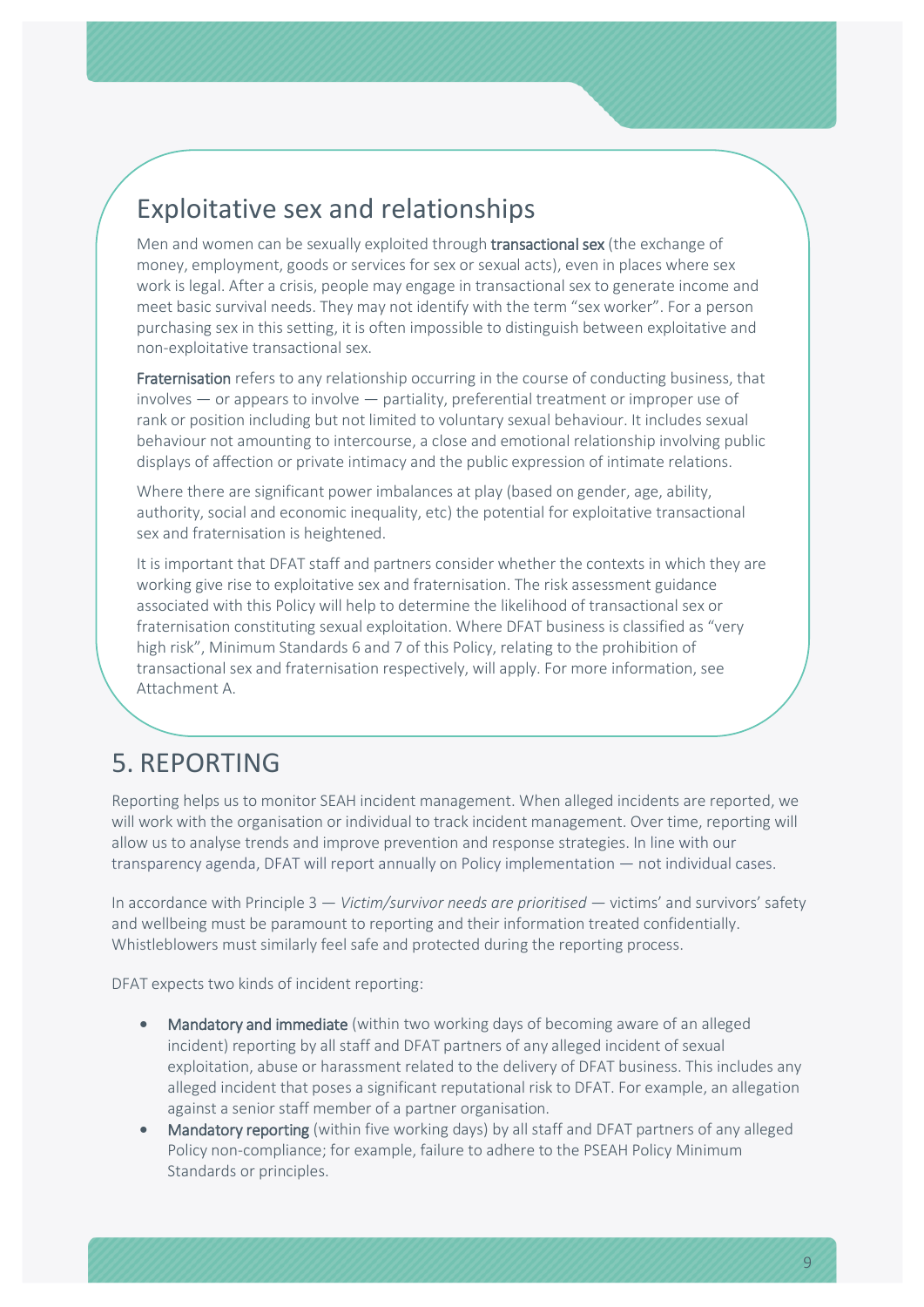### Who reports

All DFAT staff and partners as defined under the Policy's scope (see *Section 3 - Scope*) must report any alleged incidents of sexual exploitation, abuse or harassment or Policy non-compliance.

#### What is reported

Reporting is for any suspected or alleged cases of SEAH perpetrated by anyone within scope of the Policy in connection with official duties or business.

If in doubt, staff and DFAT partners should report an alleged incident. In line with Principle 1 – *Zero tolerance of inaction* — individuals and organisations found not reporting alleged incidents will be viewed as being non-compliant.

Reports of abuse or exploitation of individuals under the age of 18 years must follow DFAT's Child Protection Policy – se[e www.dfat.gov.au/childprotection.](http://www.dfat.gov.au/childprotection)

#### How to report

All reports of alleged SEAH incidents should be made using the DFAT Sexual Exploitation, Abuse and Harassment Incident Notification Form [\(www.dfat.gov.au/pseah\)](http://www.dfat.gov.au/pseah) and emailed to [seah.reports@dfat.gov.au.](mailto:seah.reports@dfat.gov.au)

DFAT staff are reminded of their additional reporting obligations under DFAT's Anti-bullying, Harassment and Discrimination Policy.

Where safe to do so, and when in accordance to the wishes of the victims, survivors and whistleblowers, all alleged SEAH incidents that involve a criminal aspect should be reported through the correct local law enforcement channels. To protect the privacy of alleged perpetrators, victims/survivors, and whistleblowers, information provided to DFAT will be handled in accordance with the *Privacy Act 1988 (Cth).*

<span id="page-9-0"></span>Annual reporting requirements will be detailed in agreements where required.

## 6. COMPLIANCE AND ASSURANCE

DFAT will monitor compliance through a range of approaches including performance assessments, reviews, non-government organisation accreditation processes and due diligence checks*.* Partner organisations are expected to put in place appropriate risk-based measures to ensure they and their suppliers comply with this Policy.

Non-compliance with requirements may lead to DFAT suspending or terminating an agreement with a partner. More information on Policy non-compliance will be forthcoming at [www.dfat.gov.au/pseah.](http://www.dfat.gov.au/pseah)

### <span id="page-9-1"></span>7. IMPLEMENTATION AND DATE OF EFFECT

The Policy will be implemented incrementally from 1 July 2019. More information on implementation can be found at [www.dfat.gov.au/pseah](http://www.dfat.gov.au/pseah)

For enquiries, guidance, or information on the PSEAH Policy:

Email: [seah.reports@dfat.gov.au](mailto:seah.reports@dfat.gov.au)

Telephone: +61 2 6178 5100

Web[: www.dfat.gov.au/pseah](http://www.dfat.gov.au/pseah)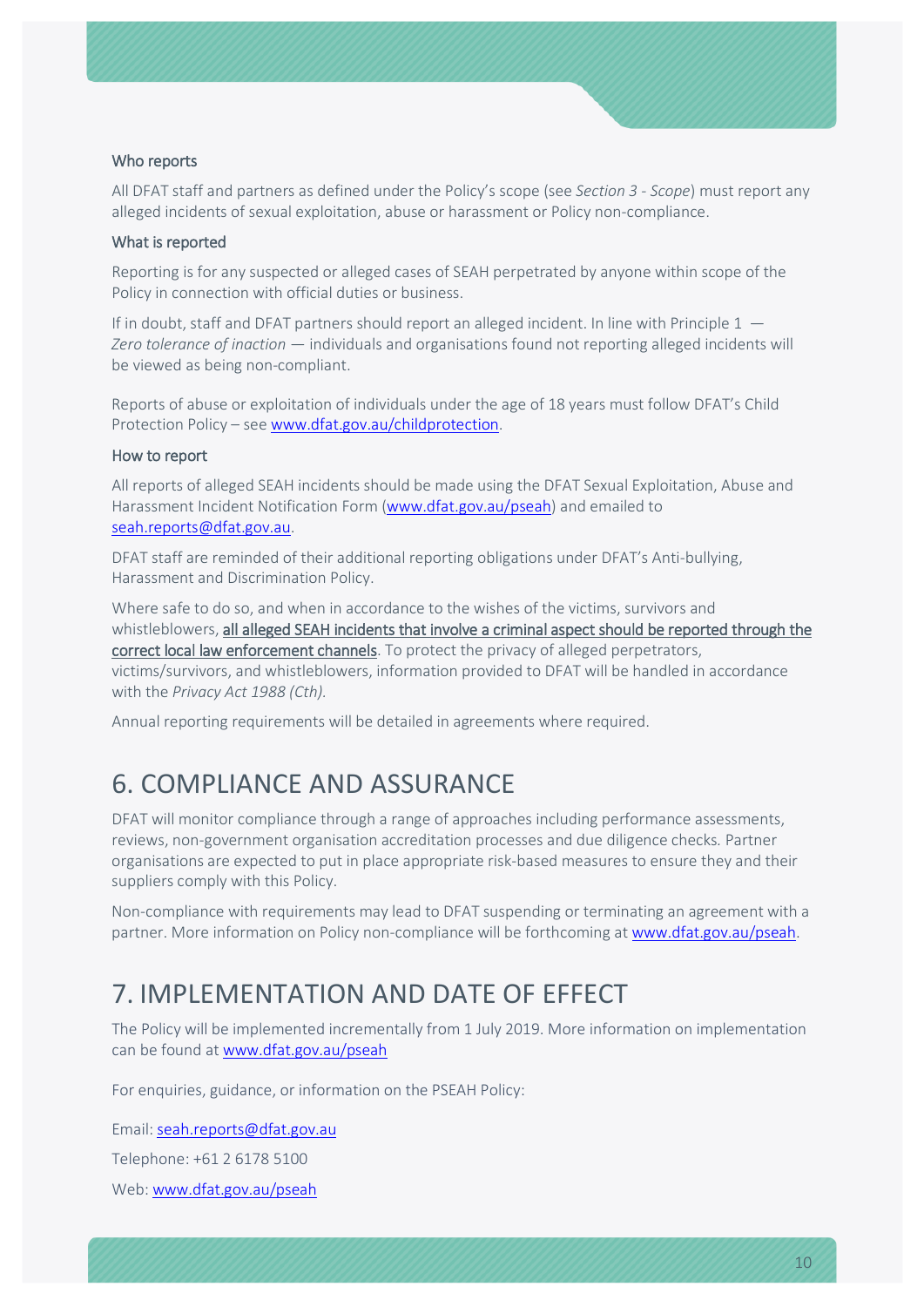### MINIMUM STANDARDS

The Policy takes a risk-based, proportional approach to PSEAH. DFAT staff and partners must assess the level of risk for SEAH occurring, and apply minimum standards accordingly. Guidance on assessing the risk of SEAH is provided to assist DFAT partners determine the level of risk. The PSEAH Minimum Standards are then applied commensurate with the level of risk identified.

<span id="page-10-0"></span>

| <b>DFAT PSEAH Minimum Standards</b>                                                                                                          |                                                                                                                                                                                                                                                    |                                                                                                                                                                                                               |                    |                    |                     |                                    |
|----------------------------------------------------------------------------------------------------------------------------------------------|----------------------------------------------------------------------------------------------------------------------------------------------------------------------------------------------------------------------------------------------------|---------------------------------------------------------------------------------------------------------------------------------------------------------------------------------------------------------------|--------------------|--------------------|---------------------|------------------------------------|
|                                                                                                                                              | Obligation                                                                                                                                                                                                                                         |                                                                                                                                                                                                               | Applies to         |                    |                     |                                    |
| Minimum standard                                                                                                                             | Organisations                                                                                                                                                                                                                                      | <b>Individuals</b>                                                                                                                                                                                            | Low<br><b>Risk</b> | Med<br><b>Risk</b> | High<br><b>Risk</b> | Very<br><b>High</b><br><b>Risk</b> |
| 1. Have a PSEAH policy or<br>other documented policies<br>and procedures in place and<br>clearly communicate<br>expectations of this Policy. | Must have a PSEAH policy or other documented<br>policies and procedures in place, which clearly<br>meet the expectations of this Policy.                                                                                                           | Sign a document outlining appropriate and<br>enforceable standards of conduct, compliant<br>with the requirements of this Policy                                                                              | $\checkmark$       | $\checkmark$       |                     |                                    |
| 2. Have reporting and<br>investigation procedures in<br>place.                                                                               | The PSEAH policy, or equivalent, documents how<br>SEAH incidents will be managed, reported and<br>investigated. Reporting and investigation<br>processes must include engagement of and<br>reporting to senior management and executive<br>boards. | Through a document which outlines<br>appropriate and enforceable standards of<br>conduct, confirm awareness of DFAT's PSEAH<br>reporting requirements for concerns or<br>incidents and policy non-compliance. | $\sqrt{}$          | $\sqrt{}$          |                     |                                    |
| 3. Have risk management<br>processes that include the<br>risk of SEAH.                                                                       | Have effective risk management processes that<br>include consideration of the risk of SEAH. The<br>process must document the controls already in<br>place or to be implemented to reduce or remove<br>risks.                                       | Must meet the reporting requirements under<br>their agreement, aligned to DFAT's PSEAH<br>Policy.                                                                                                             | X.                 | $\checkmark$       |                     |                                    |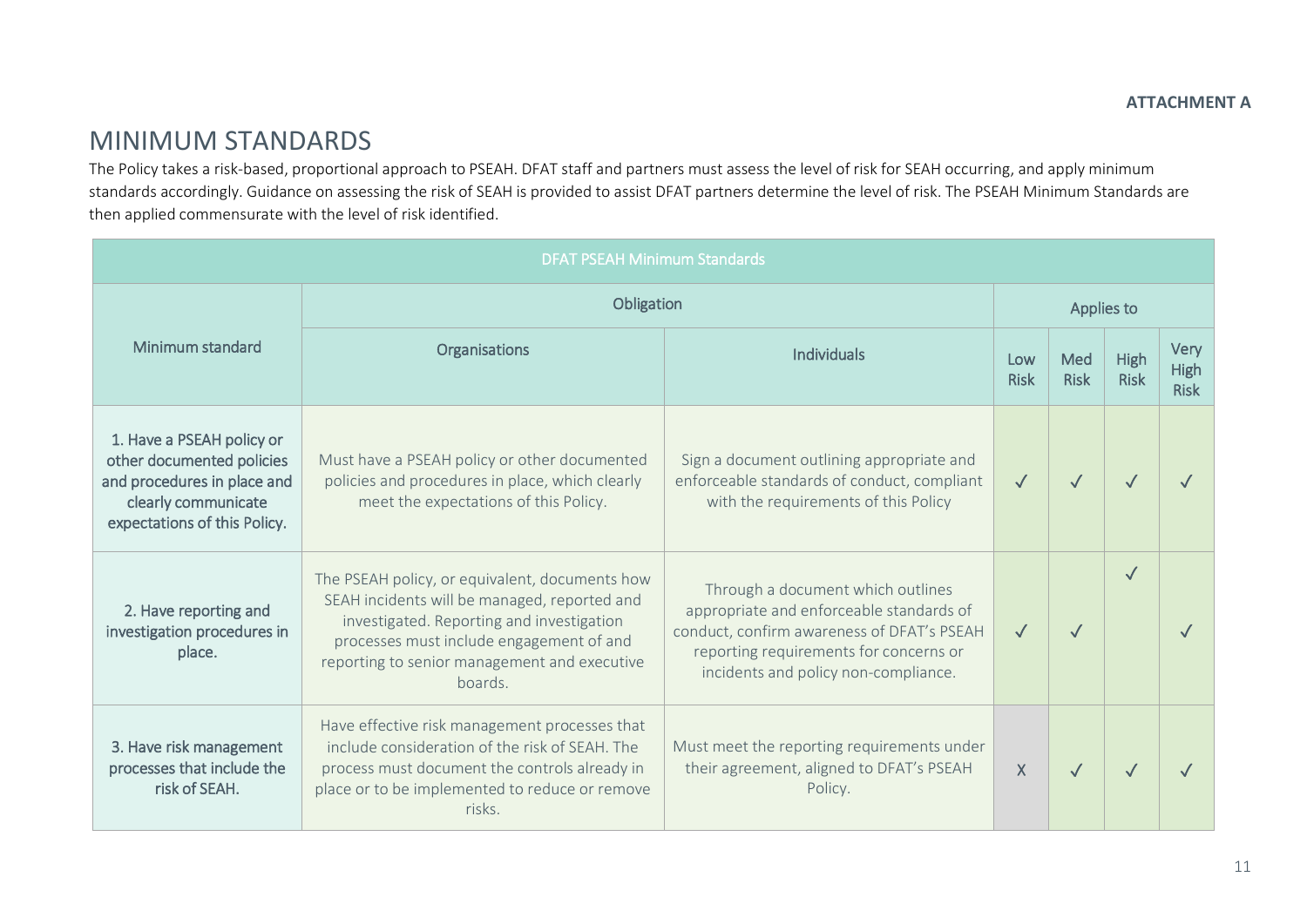| <b>DFAT PSEAH Minimum Standards</b>                                                                                              |                                                                                                                                                                                     |                                                                                                                                                                                                                                                                                             |                    |                    |                     |                                    |
|----------------------------------------------------------------------------------------------------------------------------------|-------------------------------------------------------------------------------------------------------------------------------------------------------------------------------------|---------------------------------------------------------------------------------------------------------------------------------------------------------------------------------------------------------------------------------------------------------------------------------------------|--------------------|--------------------|---------------------|------------------------------------|
|                                                                                                                                  | Obligation                                                                                                                                                                          |                                                                                                                                                                                                                                                                                             | Applies to         |                    |                     |                                    |
| Minimum standard                                                                                                                 | Organisations                                                                                                                                                                       | <b>Individuals</b>                                                                                                                                                                                                                                                                          | Low<br><b>Risk</b> | Med<br><b>Risk</b> | High<br><b>Risk</b> | Very<br><b>High</b><br><b>Risk</b> |
| 4. Effective PSEAH training<br>in place.                                                                                         | PSEAH training for personnel, including<br>downstream partners and individuals that deliver<br>DFAT business.                                                                       | Complete PSEAH training and provide<br>evidence of this.                                                                                                                                                                                                                                    | $\mathsf{X}$       | $\mathsf{X}$       | $\checkmark$        |                                    |
| 5. Recruitment and<br>screening processes and<br>employment practices<br>address and manage the<br>risk of SEAH.                 | Can demonstrate robust PSEAH recruitment and<br>screening processes for all personnel/consultants<br>including having in place appropriate and<br>enforceable standards of conduct. | Based on a risk assessment, assurances could<br>include providing a recent police check,<br>working with vulnerable people check or<br>location specific equivalent that provides<br>assurance reasonable SEAH precautions have<br>been taken. Local requirements must also be<br>followed. | X                  | $\chi$             | $\checkmark$        |                                    |
| 6. Prohibit transactional sex<br>for all personnel, while<br>engaged in the direct<br>delivery of DFAT business                  | Prohibits transactional sex in the field for all staff<br>and downstream partners while engaged in the<br>delivery of DFAT business                                                 | Employment agreements include clauses<br>prohibiting transactional sex while engaged<br>in the delivery of DFAT business.                                                                                                                                                                   | X                  | $\chi$             | $\mathsf{X}$        |                                    |
| 7. Prohibit fraternisation for<br>all non-national personnel,<br>while engaged in the direct<br>delivery of the DFAT<br>business | Prohibits fraternisation for all non-national<br>personnel in the field while engaged in the<br>delivery of DFAT business                                                           | Employment agreements include clauses<br>prohibiting fraternisation for all non-national<br>individuals while engaged in the delivery of<br><b>DFAT</b> business                                                                                                                            | $\mathsf{X}$       | $\mathbf x$        | X                   |                                    |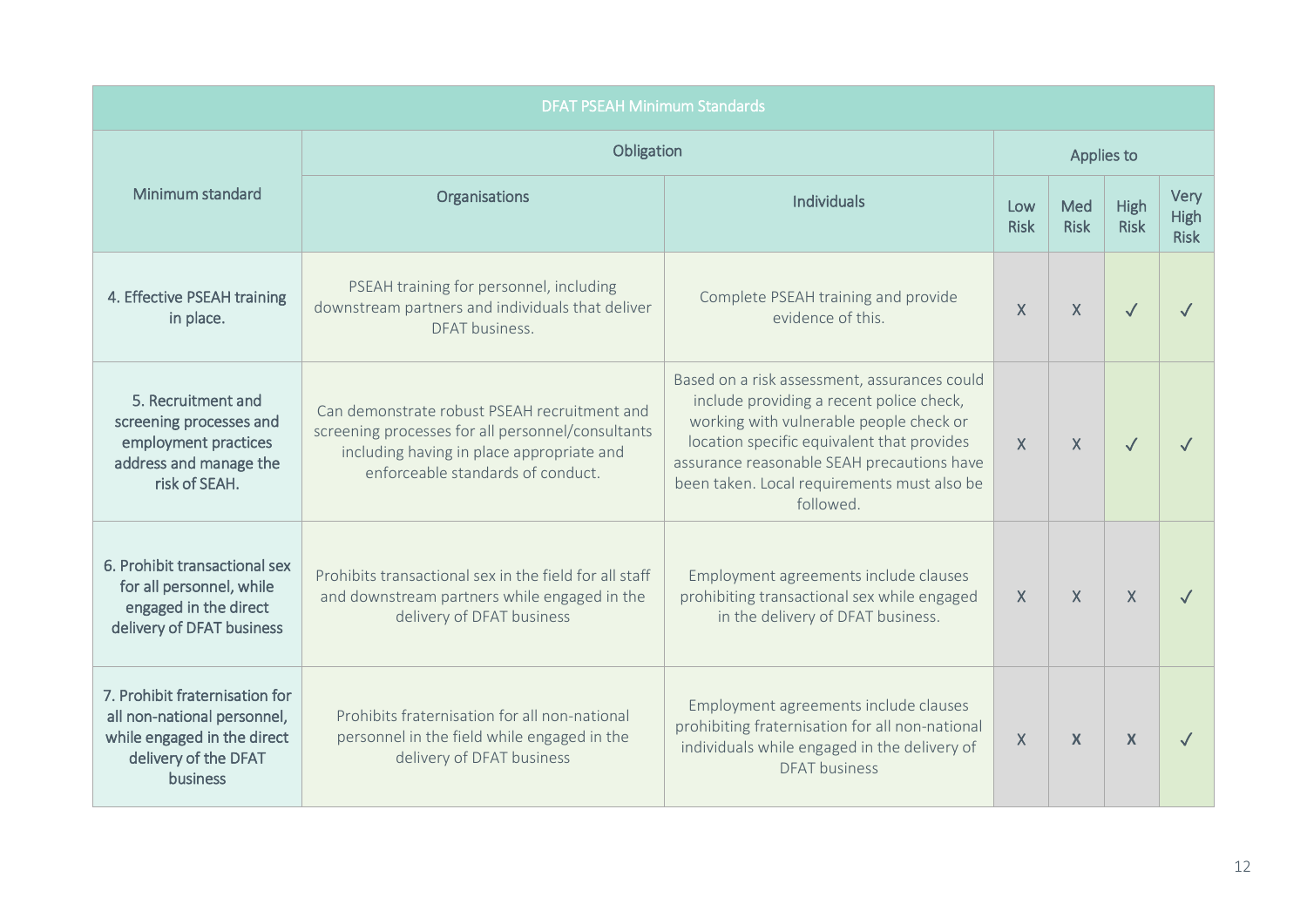## <span id="page-12-0"></span>**GLOSSARY**

| <b>AGREEMENT</b>                            | A contract, grant agreement or other arrangement entered into by DFAT<br>and a DFAT partner, whether legally binding or not.                                                                                                                                                                                                                                                                                                                                                                                                                                                                                                                                                               |
|---------------------------------------------|--------------------------------------------------------------------------------------------------------------------------------------------------------------------------------------------------------------------------------------------------------------------------------------------------------------------------------------------------------------------------------------------------------------------------------------------------------------------------------------------------------------------------------------------------------------------------------------------------------------------------------------------------------------------------------------------|
| <b>CHILD/CHILDREN</b>                       | In accordance with the United Nations Convention of the Rights of the<br>Child, 'child' means every human being under the age of 18 unless under<br>the law applicable to the child, majority is attained earlier. For the<br>purposes of this Policy, DFAT considers a child to be a person under the<br>age of 18 years.                                                                                                                                                                                                                                                                                                                                                                 |
| <b>CONTRACTOR(S)</b>                        | A person or entity engaged pursuant to a contract for services. Includes:<br>specified personnel nominated in a head agreement with an<br>$\bullet$<br>intermediary company (the contractor) to which a payment is<br>made (although the specified personnel may themselves be<br>employees and not independent contractors): or<br>If the person performing the service is the service provider;<br>$\bullet$<br>he/she is an independent contractor.                                                                                                                                                                                                                                     |
| <b>DFAT PARTNER</b><br><b>DFAT BUSINESS</b> | Includes all suppliers, individuals and organisations with whom DFAT<br>directly enters into an Agreement to deliver its objectives, including but<br>not limited to:<br>suppliers of goods and services<br>contractors and service providers including consultants, advisers<br>$\bullet$<br>and other directly contracted individuals<br>non-Government Organisations (NGO), Civil Society Organisations<br>$\bullet$<br>(CSO)<br>grant recipients<br>multilateral organisations<br>$\bullet$<br>partner governments and bilateral donor partners<br>$\bullet$<br>other Australian Government entities.<br>$\bullet$<br>Actions taken or work performed by a DFAT Partner pursuant to an |
| <b>DFAT STAFF</b>                           | Agreement.<br>A person engaged as an employee under section 22 of the Public Service<br>Act 1999 as either an ongoing or non-ongoing employee, or a person<br>engaged under a contract of employment by the Commonwealth outside<br>of Australia. For the purposes of this Policy, Contractors are included in<br>the definition of DFAT Staff.                                                                                                                                                                                                                                                                                                                                            |
| <b>DOWNSTREAM PARTNER</b>                   | Suppliers, individuals and organisations who are engaged by a DFAT<br>Partner to perform DFAT business.                                                                                                                                                                                                                                                                                                                                                                                                                                                                                                                                                                                    |
| <b>FRATERNISATION</b>                       | Any relationship that involves, or appears to involve, partiality,<br>preferential treatment or improper use of rank or position including but<br>not limited to voluntary sexual behaviour. It could include sexual<br>behaviour not amounting to intercourse, a close and emotional<br>relationship involving public displays of affection or private intimacy and<br>the public expression of intimate relations.                                                                                                                                                                                                                                                                       |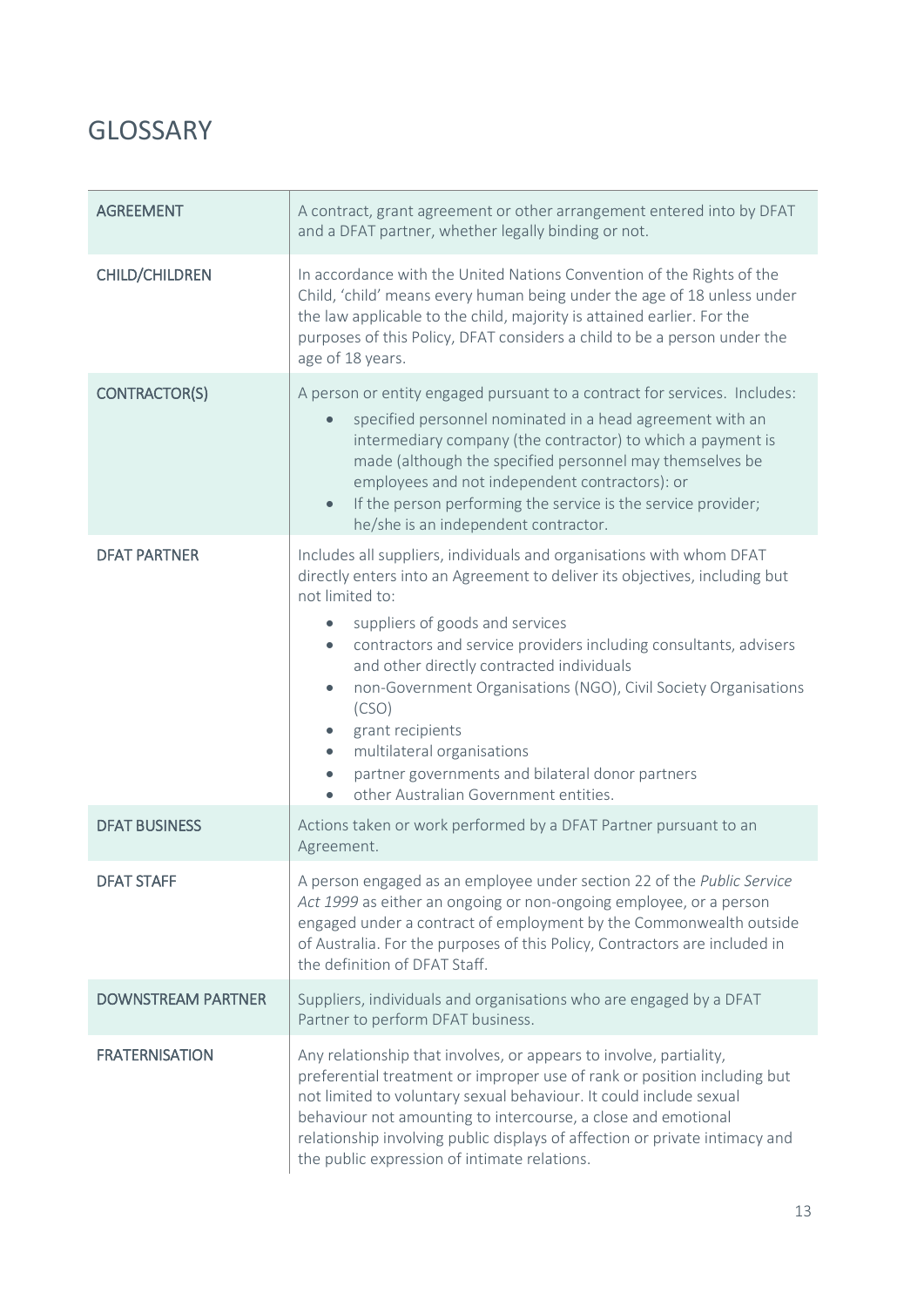| <b>GRANT</b>                | an arrangement for the provision of financial assistance by DFAT:<br>under which DFAT money is to be paid to a DFAT partner; and<br>$\bullet$<br>which is intended to assist the DFAT partner to achieve its<br>$\bullet$<br>objectives, as well as to help achieve one or more DFAT policy<br>outcomes.                                                                                                                                                                                                                                                                                                                                                                                         |
|-----------------------------|--------------------------------------------------------------------------------------------------------------------------------------------------------------------------------------------------------------------------------------------------------------------------------------------------------------------------------------------------------------------------------------------------------------------------------------------------------------------------------------------------------------------------------------------------------------------------------------------------------------------------------------------------------------------------------------------------|
| <b>MULTILATERAL PARTNER</b> | International intergovernmental institutions with governmental<br>membership. They include multilateral development banks, United<br>Nations agencies and regional groupings.                                                                                                                                                                                                                                                                                                                                                                                                                                                                                                                    |
| <b>PERPETRATOR</b>          | A person (or group of persons) who commits an act of SEAH or other type<br>of crime or offence.                                                                                                                                                                                                                                                                                                                                                                                                                                                                                                                                                                                                  |
| <b>SEXUAL ABUSE</b>         | The actual or threatened physical intrusion of a sexual nature, whether by<br>force or under unequal or coercive conditions. It covers sexual offences<br>including but not limited to: attempted rape (which includes attempts to<br>force someone to perform oral sex); and sexual assault (which includes<br>non-consensual kissing and touching). All sexual activity with someone<br>under the age of consent <sup>6</sup> is considered to be sexual abuse.                                                                                                                                                                                                                                |
| <b>SEXUAL EXPLOITATION</b>  | Any actual or attempted abuse of a position of vulnerability, differential<br>power, or trust for sexual purposes. It includes profiting monetarily,<br>socially, or politically from sexual exploitation of another.                                                                                                                                                                                                                                                                                                                                                                                                                                                                            |
| <b>SEXUAL HARASSMENT</b>    | A person sexually harasses another person if the person makes an<br>unwelcome sexual advance or an unwelcome request for sexual favours,<br>or engages in other unwelcome conduct of a sexual nature, in<br>circumstances in which a reasonable person, having regard to all the<br>circumstances, would have anticipated the possibility that the person<br>harassed would be offended, humiliated or intimidated.                                                                                                                                                                                                                                                                              |
|                             | Sexual harassment can take various forms. It can be obvious or indirect,<br>physical or verbal, repeated or one-off and perpetrated by any person of<br>any gender towards any person of any gender. Sexual harassment can be<br>perpetrated against beneficiaries, community members, citizens, as well<br>as staff and personnel.                                                                                                                                                                                                                                                                                                                                                              |
|                             | Some examples of behaviour that may be sexual harassment include:<br>staring or leering;<br>unnecessary familiarity, such as unwelcome affection or touching;<br>suggestive comments or jokes;<br>$\bullet$<br>insults or taunts of a sexual nature;<br>intrusive questions or statements about your private life;<br>$\bullet$<br>displaying posters magazines or screen savers of a sexual nature;<br>$\bullet$<br>sending sexually explicit emails or text messages;<br>$\bullet$<br>inappropriate advances on social networking sites;<br>$\bullet$<br>accessing sexually explicit internet sites;<br>$\bullet$<br>requests for sex or repeated unwanted requests to go out on<br>dates; and |

<span id="page-13-0"></span> $6$  Refers to age of consent requirements specified for sexual activity in the law of the host country or the age of consent under the law of the Australian Capital Territory (16 years), whichever sets the greatest age.